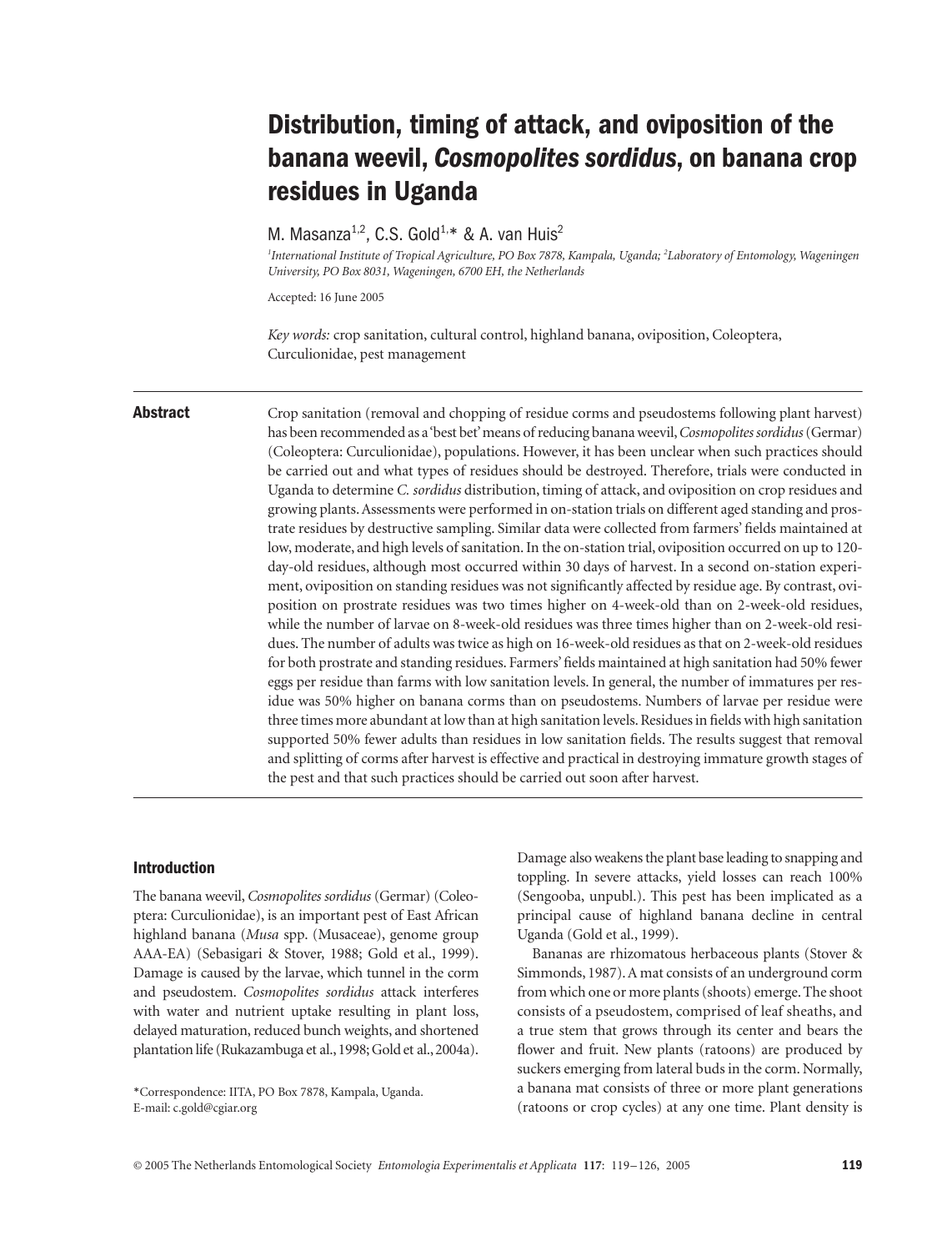controlled by the farmer through desuckering. Following harvest, the shoot dies back and the supporting portion of the corm eventually rots.

Integrated pest management of *C. sordidus* has been reviewed by Gold et al. (2001). Cultural controls offer management tools that are readily available to the resourcepoor banana growers, who produce most of the highland bananas in eastern Africa. Crop sanitation (i.e., destruction of banana residues), for example, was first proposed as a means of *C. sordidus* control in the 1920s (Froggatt, 1924; Ghesquiere, 1925) and continues to be widely recommended (Seshu Reddy et al., 1998). This entails uprooting and chopping the corms and pseudostems of harvested plants into small pieces for rapid desiccation so that larvae present will die (Treverrow et al., 1991). These practices also accelerate nutrient recycling within banana stands. Banana residues are purported to be adult refuges, food sources, and breeding sites for *C. sordidus*. It is believed that destruction of these residues lowers *C. sordidus* adult populations and reduces damage on growing plants in susceptible clones (Gold et al., 2001). Few data are available, however, to demonstrate the effects of crop sanitation on *C. sordidus* population dynamics and damage.

In Uganda, farmers' sanitation practices on crop residues include (1) cutting of harvested stems, (2) chopping and spreading of cut stems, (3) covering of old corms with soil, (4) removal of corms, and (5) chopping of corms. These practices may be realized from 0 to more than 90 days after harvest. Moreover, crop sanitation is a labour-demanding management practice. As a result, farmer implementation of sanitation practices ranges from haphazard to systematic, depending on resource level and perception of benefits. Some farmers believe that postharvest stumps feed the followers (suckers) with water and nutrients and that removal of these residues would retard sucker development (Wortmann et al., 1994).

A survey on crop sanitation practices as a control strategy against this pest in Ntungamo district showed that 75% of the farmers practiced only low levels of sanitation, while 5% effected high levels of sanitation (Masanza, 2003). Farmers suggested two reasons for low adoption rates: (1) the practice was labour-intensive and removal of older, partially rotted stumps was less time-consuming than removing freshly harvested stumps, and (2) they were unclear as to the importance of crop sanitation in reducing *C. sordidus* pest problems. By contrast, farmers in the Masaka district were far more likely to implement higher levels of crop sanitation (Ssennyonga et al., 1999). This difference reflected the greater commercial orientation and higher resource base of farmers in Masaka than in Ntungamo districts.

The biology of *C. sordidus* has been reviewed by Gold et al. (2001). It is a K-selected insect (Pianka, 1970) with a long life span (i.e., up to 4 years) and low fecundity (less than four eggs per week). The adults are free-living, negatively phototactic, and positively hydrophilic. Most adults are closely associated with the banana mat or cut residues (Gold et al., 2004b). Eggs are placed singly in the corm and leaf sheaths near soil level. Crop residues are favoured oviposition sites. Abera et al. (1999) found 19–32% of oviposition on residues, while Rukazambuga (1996) observed 200 eggs on a single stump. The larvae prefer to feed in the corm although they will also attack the pseudostem and true stem. Development has been reported as 1 week for eggs, 3–4 weeks for the larval stage, and 1 week for the pupal stage. Developmental periods may be extended on less suitable host materials (Mesquita & Caldas, 1986). In some resistant cultivars, larval survivorship is considerably higher on residues than growing plants, suggesting a breakdown in defense mechanisms following harvest (Gold & Bagabe, 1997). On highland banana, it is unclear whether *C. sordidus* females accept older residues and whether or not larvae can successfully develop in them. In this context, it is important to know which types of residues serve as host material for *C. sordidus* (i.e., attract ovipositing females and are most suitable for larval development) and the timing of its attack. Such information could provide important insights into the types of residues that should be destroyed and when the optimal time for practicing crop sanitation might be.

The objective of this study was to determine which types of crop residues are most susceptible to *C. sordidus* attack under field conditions. This was done by assessing *C. sordidus* oviposition levels and the distribution of *C. sordidus*stages on differently aged residues (compared to standing plants) at three sites in Uganda.

#### Materials and methods

Research on *C. sordidus* distribution on different ages and types of crop residues was performed on farmers' fields in Ntungamo district and in on-station trials at the Kawanda Agricultural Research Institute and the International Institute of Tropical Agriculture's Sendusu Farm adjacent to the Namulonge Agriculture and Animal Research Institute, Uganda.

#### Site descriptions

Ntungamo district is in south-western Uganda along the Mbarara-Kabale road. Banana is the principal food crop as well as a leading cash crop at the study site (Ntungamo subcounty, around 0°53′ S and 30°14′ E). Most production is on small farms (<1 ha) with low levels of management. *Cosmopolites sordidus*is an important production constraint, although considerable variation in population densities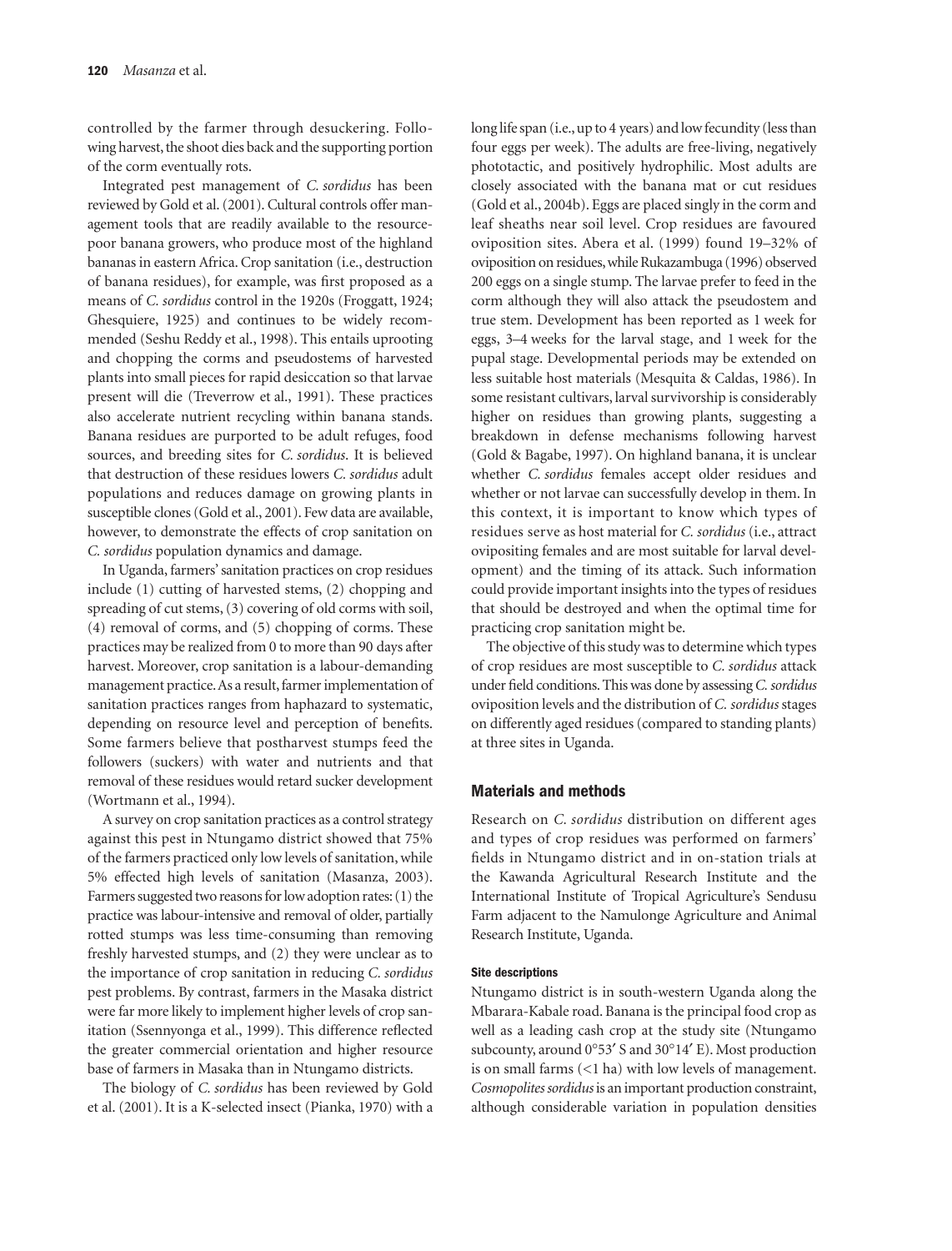and damage were found between farms. Selected farms ranged in elevation from 1300 to 1560 m above sea level. Mean precipitation in the subcounty ranges from 800 to 1500 mm rainfall per year with bimodal distribution (March–May and September–December). Mean daily temperatures are 15 °C minimum and 28 °C maximum.

Kawanda (0°25′ N, 32°32′ E) is 13 km north of Kampala and 1195 m above sea level with bimodal rainfall (March– May; September–December) averaging 1190 mm per year, and average daily temperatures of 15 °C minimum and 27 °C maximum. Sendusu (0°32′ N, 32°32′ E) is 1260 meters above sea level with bimodal rainfall (March– May, September–December) averaging 1200 mm per year and mean temperatures of 17 °C minimum and 27 °C maximum.

#### Experiment 1: *Cosmopolites sordidus* ovipositional preferences and distribution on crop residues in farmers' fields in Ntungamo

Two established multicultivar highland banana stands (>50 years old) with high *C. sordidus* population densities (mean pseudostem trap capture after 3 days = 3.2 weevils) were selected for the study. Each field was 1 ha in size and maintained at a low sanitation level.

Residues were either left in situ on the mat or cut and left lying intact in the field. Chopping and spreading of residues was not practised on either farm. The fields had differently aged standing and prostrate residues scattered haphazardly throughout the farm. Most common were (1) standing stumps consisting of the corm and 0.5–2.0 m of pseudostem, and (2) prostrate stems that had been detached from the mat between ground level to 10 cm below the soil surface. These residues were grouped into five age class treatments on the basis of farmer information and residue appearance: (1) 0–7 days after harvest (DAH), (2) 8–14 DAH, (3) 15–30 DAH, (4) 31–60 DAH, and (5) 61–120 DAH. In general, fresh residues were green and firm, while older residues turned dark brown with inner tissues in varying states of decomposition.

Sampling was conducted during the rainy season of March–April 1999. Data were collected on haphazardly selected crop residues, identified to cultivar, age, and location (standing or prostrate). Stumps were extracted from the soil using a digging spear. These were first examined visually for adults in the leaf sheaths and attached to the corm. The leaf sheaths were examined visually for eggs and the outer surface of the corm was then carefully pared using sharp knives to expose the eggs according to the methods of Abera (1997). The corm and pseudostem were then carefully dissected to expose immatures and other adults. On the first farm, 53 standing and 25 prostrate residues were sampled, while 264 standing and 126 prostate residues were sampled on the second farm.

# Experiment 2: *Cosmopolites sordidus* ovipositional preferences and distribution on crop residues in on-station trials at Kawanda and Sendusu

This study was carried out to look at *C. sordidus* egg and larval distribution on two types of residues (i.e., standing and prostrate) at five different times (0, 2, 4, 8, and 16 weeks) after harvest. At Kawanda, the study was carried out in a 4 year-old highland banana (cv. Atwalira) stand comprised of four plots  $(30 \times 70 \text{ m})$  separated by 20 m grass alleys. Planting density was  $3.0 \times 2.5$  m with 280 mats per plot. In Sendusu, we used a 6-year-old highland banana stand (cv. Atwalira) comprised of two plots  $(115 \times 12.5 \text{ m})$  separated by a 20-m grass alley. Each plot had about 50 mats of widely spaced bananas after disappearance of many of the original banana mats as a result of *C. sordidus* attack. Of these, we selected a total of 50 mats (30 from one plot and 20 from the other) to ensure enough samples for five replicates per treatment.

In each stand, plant density was maintained at three plants (one flowered, one preflowered, and one sucker) per mat. Mature bunches were harvested continually. One week before implementation of treatments, *C. sordidus* density in both stands was estimated at 9000 weevils ha–1 using mark and recapture methods described by Gold and Bagabe (1997).

As bananas were harvested in each field, randomly collected plants were assigned to different treatments. Standing residues comprised banana stumps left in situ (i.e., still attached to the mat) for which the pseudostem had been cut 1.5 m above the ground. For prostrate residues, the corm was cut 10 cm below the collar with 1.5 m of pseudostem attached. These were placed flat on the ground at least 1 m away from the mats. The date of harvest was noted and residues were sampled at fixed intervals after harvest.

*Cosmopolites sordidus* oviposition and larval infestation were evaluated on standing residues at 0, 2, 4, 8, and 16 weeks after harvest, and prostrate residues at 2, 4, 8, and 16 weeks after harvest. At each site, five residues per treatment were sampled during both the wet (March– April 2000) and the dry (July–August 2000) season. Stumps were extracted from the soil using a digging spear to remove as much of the corm as possible (in older and partially rotten residues, removal of the entire corm was sometimes not possible). The condition of the corms was determined by its moistness. Each stump was first examined visually for adults as in experiment 1. The leaf sheaths were also examined visually for eggs. Then the corm was carefully pared using sharp knives to expose additional eggs. The corm was then dissected carefully to expose immatures and other adults. The same was done for pseudostems.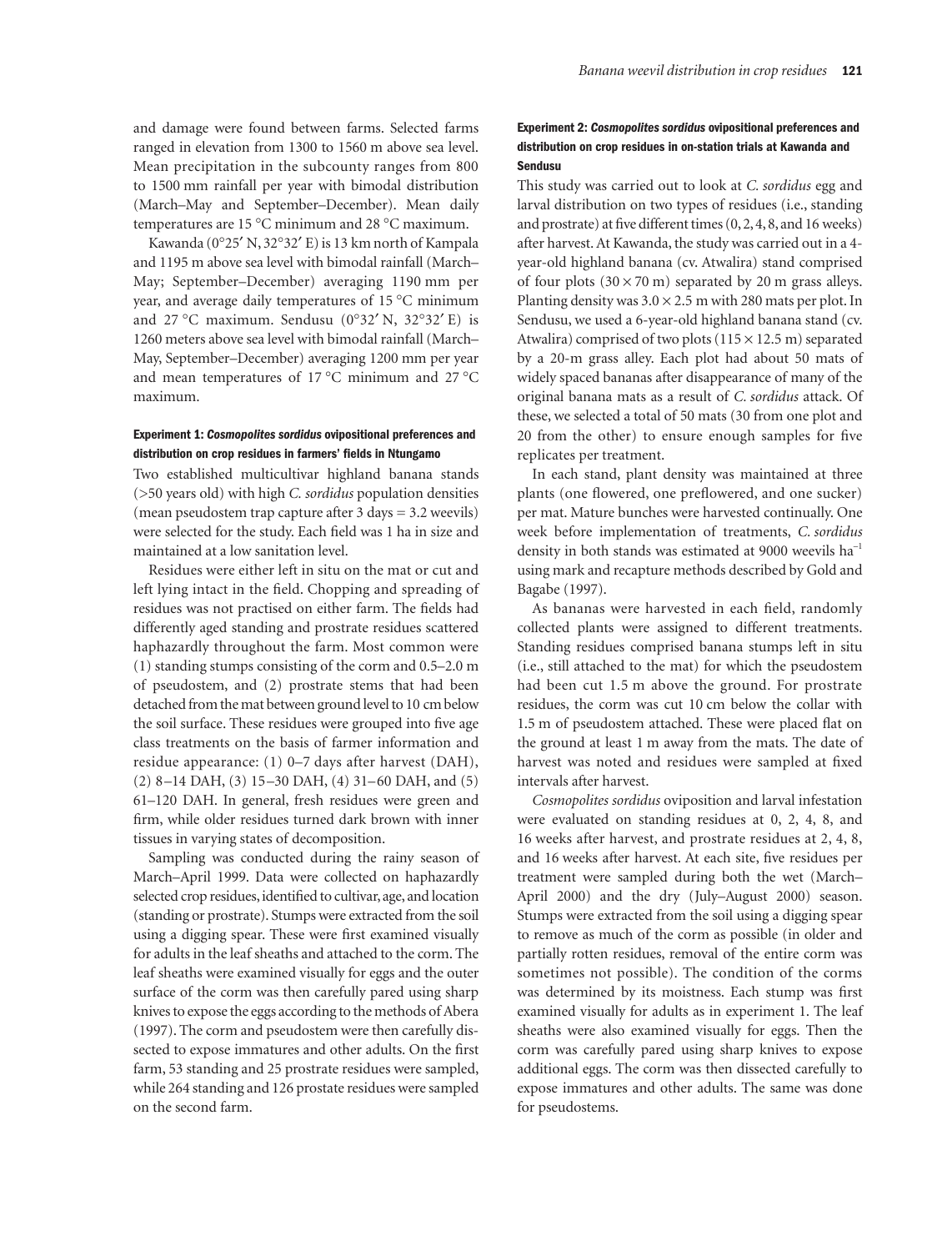# Experiment 3: *Cosmopolites sordidus* ovipositional preferences and distribution on crop residues in implemented treatments in farmers' fields in Ntungamo

Following the conclusion of a 2-year study on the effects of increasing sanitation levels on *C. sordidus* population levels and damage in farmers' fields in Ntungamo (Masanza et al., 2004), a follow-up study was carried out on pest distribution on 15 farms. Each of these banana stands was more than 2 years old at the onset of the original study and initially used low levels of crop sanitation. Five of the farmers (controls) had continued low levels of sanitation (pseudostems and corms left attached to mat, or cut in large pieces and left intact on ground within the banana stand until they rot). Five farmers maintained moderate levels of sanitation (at 4–6 week intervals, residues cut at soil level, chopped into small pieces and spread out to dry; old corms left on mat but covered with soil). Five farmers implemented high levels of sanitation (at weekly intervals, pseudostems cut, chopped into small pieces and spread out to dry; corms removed from mat at depth of 5 cm and chopped into pieces). Mean pseudostem trap capture rates (3 days after trap placement) of *C. sordidus* were 2.3 adults in low sanitation fields, 1.7 adults under moderate sanitation, and 1.1 adults in high sanitation fields. Estimates of *C. sordidus* population densities ranged from 4300 to 8000 adults ha<sup>-1</sup> (4-7 weevils per mat).

Trials were then implemented during the rainy season between September and December 2001. Work focused on a single highland banana cultivar, Enyeru, which was common on all farms. Each farmer was asked to allow us to manage crop residues for this cultivar. Fifty fresh residues per farm were either (1) cut at 1.5 m above the collar and then left in situ, or (2) cut near the soil level with at least 10 cm of corm and placed as large pieces prostrate on the ground at least 1 m from the mat. We then sampled the following treatments: (1) fresh maiden suckers, (2) recently harvested standing residues (1–7 DAH), (3) old standing residues (8–30 DAH), (4) very old standing residues (60– 112 DAH), (5) old prostrate residues (8–30 DAH), and (6) very old prostrate residues (60–112 DAH). Ten maiden suckers and 10 residues per treatment were assessed on each farm. Fresh residues were green and firm, while older residues turned dark brown with inner tissues in increasing states of decomposition over time. Plants for assessment were harvested over time, noting dates of harvest. The residues were accordingly labelled for ease of assessment.

First, the residues were searched for adults externally attached or in the soil under prostrate residues or within 2.5 cm of standing residues. The surface of the residue corms and leaf sheaths were closely examined for eggs. The corms and pseudostems were then systematically dissected using sharp knives to reveal the presence of immature stages and additional adults.

### Data analysis

Data from experiment 1 were analysed on a SAS general linear model (GLM) procedure on responses of number of eggs, larvae, pupae, teneral adults and adults by residue age, residue placement (standing or prostrate), location on residue (corm or pseudostem), and by clone/cultivar. Responses for *C. sordidus* development stage by residue age and location were first square root transformed before analysis for stabilizing variances and then re-transformed. Means were separated using Ryan–Einot–Gabriel–Welsch multiple range test (REGWQ).

For data from experiment 2, two sets of analyses were performed on numbers of eggs, larvae, pupae, and adults on standing vs. prostrate and crop residue age. Mean of eggs, larvae, pupae, and adults per residue for both sites were subjected to preliminary analysis to detect site and seasonal differences. When no such differences were observed, the means were pooled and subjected to GLM of SAS. Means were compared using pairwise comparison t-test of LS means generated from analysis using SAS (SAS Institute, 1997).

For experiment 3, GLM of SAS was used to analyse data on number of eggs, larvae, pupae, and adults. Least square (LS) means by sanitation level and crop residue type/age were obtained. Treatment effects were separated using the pairwise comparison t-test of LS means.

#### Results

# Experiment 1: *Cosmopolites sordidus* ovipositional preferences and distribution on crop residues in farmers' fields in Ntungamo

In spite of relatively high banana weevil infestation levels in the experimental fields, observed oviposition levels were low (Table 1). Nevertheless, females accepted all stages of crop residues including up to 120 days after harvest (Table 1). Oviposition was greatest, however, on younger crop residues, while other weevil stages were mostly similar across residue age classes. Oviposition levels were also similar (1) on standing and prostrate residues and (2) on residue corms and pseudostems. All of the crop residues examined in this study appeared suitable for larval development (Table 2).

# Experiment 2: *Cosmopolites sordidus* ovipositional preferences and distribution on crop residues in on-station trials at Kawanda and Sendusu

More *C. sordidus* adults were associated with older than younger standing and prostrate residues (Table 3). The numbers of adults were similar at comparable stage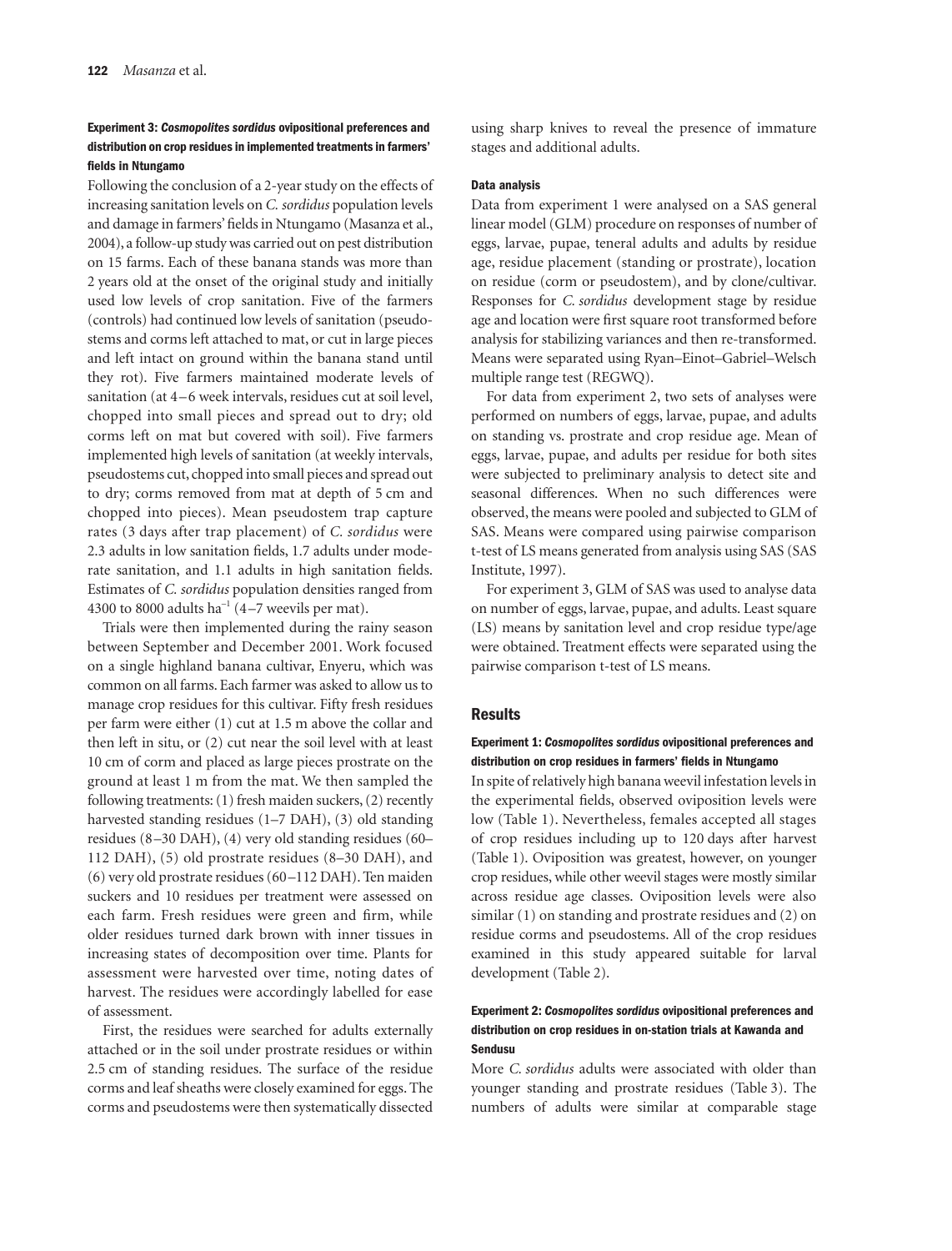Table 1 Mean number of *Cosmopolites sordidus* eggs, larvae, pupae, teneral adults, and adults by crop residue age in farmers' fields in Ntungamo district, Uganda

| Age of residue       | Mean number of each banana weevil growth stage |        |                  |                |        |  |  |
|----------------------|------------------------------------------------|--------|------------------|----------------|--------|--|--|
| (days after harvest) | Eggs                                           | Larvae | Pupae            | Teneral adults | Adults |  |  |
| $0 - 7$              | 2.4a                                           | 4.3a   | 0.7 <sub>b</sub> | 0.5a           | 3.1a   |  |  |
| $8 - 14$             | 1.5abc                                         | 3.1a   | 1.7a             | 0.7a           | 4.3a   |  |  |
| $15 - 30$            | 1.7ab                                          | 4.3a   | 1.2ab            | 0.5a           | 3.1a   |  |  |
| $31 - 60$            | 0.7c                                           | 3.1a   | 1.2ab            | 0.5a           | 2.4a   |  |  |
| $61 - 120$           | 0.9c                                           | 2.4a   | 0.7 <sub>b</sub> | 0.7a           | 4.3a   |  |  |

In columns, means followed by the same letter are not significantly (P>0.05) different by Ryan–Ginot–Gabriel–Welsch Multiple Range test.

Table 2 Number of *Cosmopolites sordidus* eggs on standing  $(n = 124)$  and prostrate  $(n = 116)$  residues in farmers' fields in Ntungamo district, Uganda

|                |                      | Age of banana residue (days after harvest) |                |      |      |                               |  |
|----------------|----------------------|--------------------------------------------|----------------|------|------|-------------------------------|--|
| Residue type   |                      |                                            |                |      |      | $1-7$ 8-14 15-30 31-60 61-120 |  |
| Standing Corm  |                      |                                            | 1.2a 1.0a 1.3a |      | 0.7a | 0.7a                          |  |
|                | Pseudostem 1.2a 0.6a |                                            |                | 0.4a | 0.1a | 0.7a                          |  |
| Prostrate Corm |                      |                                            | $0.5a$ $0.4a$  | 0.7a | 0.1a | 0.0a                          |  |
|                | Pseudostem           |                                            | $0.0a$ $0.1a$  | 0.0a | 0.0a | 0.0a                          |  |

In columns, means with the same letter are not significantly (P>0.05) different by RyanEinot–Gabriel–Welsch Multiple Range test.

standing and prostrate residues. Ovipositing females accepted all stages of residues. The greatest number of eggs was found on 4-week-old prostrate residues, but there was no clear trend between residue age or location and egg numbers. Peak numbers of larvae were found on 4- and 8-week-old prostrate residues, while there was no difference among treatments in numbers of pupae.

# Experiment 3: *Cosmopolites sordidus* ovipositional preferences and distribution on crop residues in implemented treatments in farmers' fields in Ntungamo

Numbers of *C. sordidus* adults and immature stages were related to levels of crop sanitation with lowest population densities on farms maintained at high levels of crop sanitation (Figure 1). More *C. sordidus* of each stage were associated with residue corms than with pseudostems for each sanitation level (Figure 2). Similar trends were found between *C. sordidus* stage and residue age under different sanitation levels, so the data from the fields were pooled (Figure 2). In this experiment, oviposition levels on crop residues were 10 times higher than in experiment 1, which had been undertaken in the same subcounty 2 years earlier. High levels of oviposition occurred on crop residues of all ages, although older residues tended to have fewer eggs. Eggs were also more abundant on each of the residue treatments than on fresh suckers. Larval numbers were also lowest on suckers and tended to increase with residue age (Figure 3). More larvae were present on prostrate than standing residues. Pupal and adult numbers were also higher on prostrate than standing residues and lowest on suckers.

Table 3 Number of *Cosmopolites sordidus* eggs, larvae, pupae, and adults by age of standing and prostrate banana (cv. Atwalira) residues in on-station trials at the Kawanda Agricultural Research Institute and IITA's Sendusu farm, Uganda (pooled data)

| Residues  | Weeks after<br>harvest | Eggs            | Larvae           | Pupae           | Adults            | Moistness  |
|-----------|------------------------|-----------------|------------------|-----------------|-------------------|------------|
| Standing  | $\Omega$               | $3.2 \pm 1.08$  | $4.7 \pm 1.96$   | $0.9 \pm 0.41a$ | $4.9 \pm 1.55$ b  | Moderate   |
|           | 2                      | $4.4 \pm 1.34a$ | $4.0 \pm 2.44$   | $0.4 \pm 0.51a$ | $3.9 \pm 1.93$    | Moderate   |
|           | 4                      | $3.3 \pm 1.33b$ | $5.1 \pm 2.43$   | $0.4 \pm 0.51a$ | $4.0 \pm 1.91$    | Moderate   |
|           | 8                      | $4.2 \pm 1.29a$ | $4.0 \pm 2.36$   | $0.4 \pm 0.49a$ | $6.2 \pm 1.87$ ab | Moderate   |
|           | 16                     | $2.6 \pm 1.75$  | $2.0 \pm 3.16$   | $0.1 \pm 0.67a$ | $7.7 \pm 2.52a$   | Very moist |
| Prostrate | $\overline{2}$         | $2.3 \pm 1.12b$ | $3.4 \pm 2.04$   | $0.2 \pm 0.43a$ | $3.3 \pm 1.61$    | Moderate   |
|           | 4                      | $4.8 \pm 1.33a$ | $7.6 \pm 2.42a$  | $0.6 \pm 0.51a$ | $3.5 \pm 1.92$    | Moderate   |
|           | 8                      | $3.3 \pm 1.25$  | $10.1 \pm 2.28a$ | $0.8 \pm 0.48a$ | $5.6 \pm 1.80$ ab | Very moist |
|           | 16                     | $1.2 \pm 1.05$  | $3.9 \pm 1.92 b$ | $0.7 \pm 0.40a$ | $8.0 \pm 1.52a$   | Very moist |

In columns, means followed by the same letter are not significantly different (P>0.05) by pairwise comparison t-test.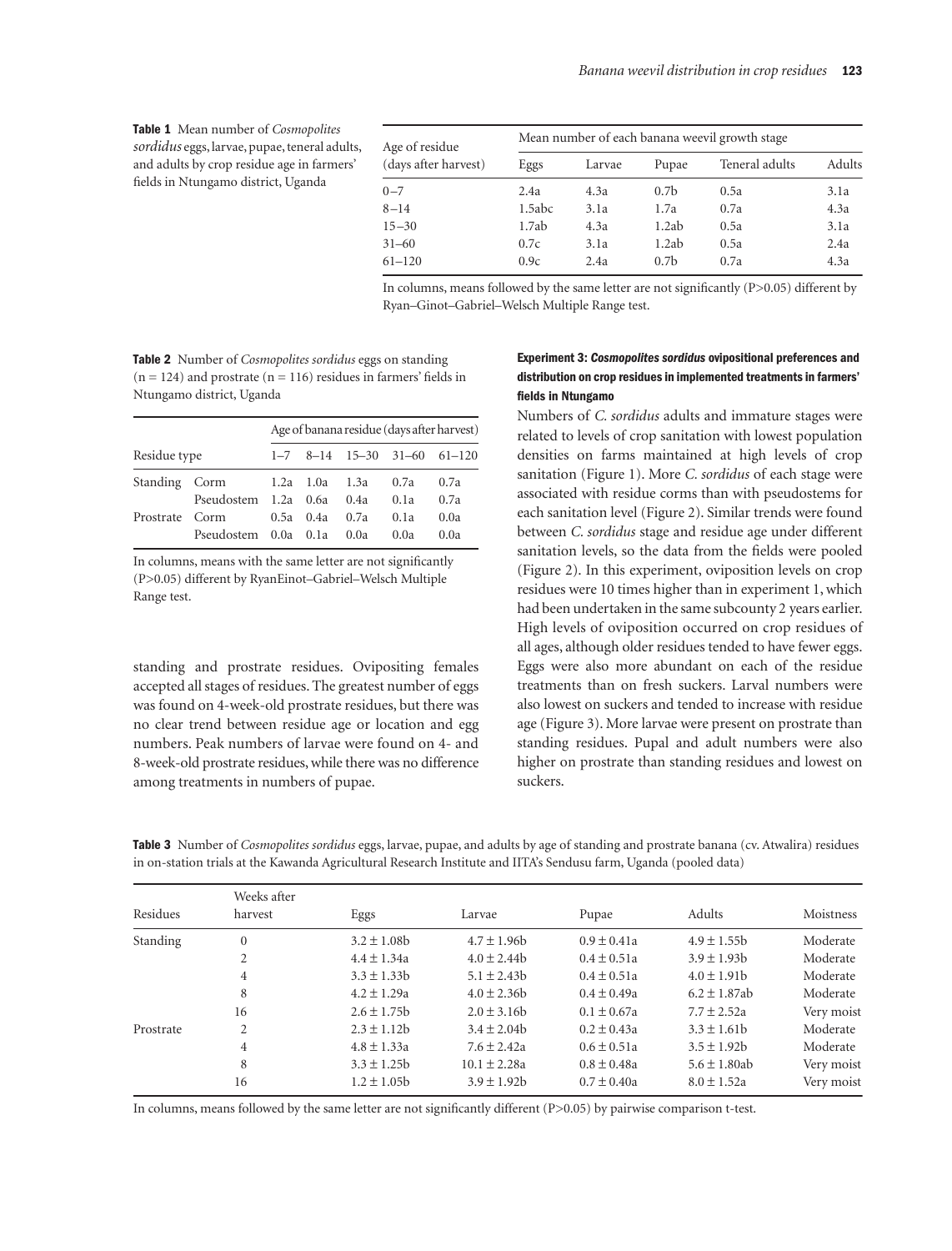

Figure 1 The number of *Cosmopolites sordidus* at different development stages (LS means ± SE) in crop residues in farmers' fields maintained at low, moderate, and high sanitation levels in Ntungamo district, Uganda.

#### **Discussion**

Destruction of crop residues has been widely recommended as a means of controlling *C. sordidus* in banana fields in the East African Great Lakes region and elsewhere (Gold et al., 2001). In our studies, female *C. sordidus* were attracted to and accepted all sampled crop residues for oviposition including those from plants that had been harvested 2–4 months earlier. Oviposition was, however, somewhat lower on older than younger residues. All of these residues also appeared to be satisfactory substrates for larval development. More larvae were found on older residues although, from the data, it is unclear if this reflected differential oviposition rates or higher levels of larval survival. Oviposition rates and larval numbers were higher on all stages of residues than on maiden suckers. However, we were unable



Figure 2 The number of different development stages of *Cosmopolites sordidus* in corms and pseudostem of crop residues in farmers' fields maintained at different sanitation levels for 1 year in Ntungamo district, Uganda. Means of weevil numbers of a certain development stage and within each sanitation level followed by the same letter are not significantly different (pairwise comparison t-test of LS means).

to determine the relative numbers of eggs on residues compared to flowering plants which are more favoured for oviposition than maiden suckers (Abera, 1997), as farmers were reluctant to let us destroy such plants.

Higher numbers of *C. sordidus* adults on older residues might be related to the increased moisture found in these materials. *Cosmopolites sordidus* adults are highly sensitive to soil moisture and will rapidly die if left on a dry substrate (Roth & Willis, 1963; Gold et al., 2001). It is also possible that decaying host tissues release increased levels of volatiles that attract adult *C. sordidus*. Budenberg et al. (1993) suggested that kairomones emitted from host plant tissue are important in host plant location.

In this study, oviposition rates tended to be higher on corms than on pseudostems although egg density was low and differences were not significant. The greater attraction of adult *C. sordidus* to corms than to pseudostems is well known (Gold et al., 2001). However, our results contrast with those of Abera (1997) who found most oviposition to be on pseudostems. These differences may have reflected levels of high mat, by which the corm emerges from the ground and is more exposed to ovipositing *C. sordidus*. In Ntungamo, many plantations were more than 50 years old and high mat was common.

Oviposition rates were similar among standing and prostrate residues, yet prostrate residues supported higher numbers of larvae. In other studies, higher numbers of larvae were also found in prostrate than in standing residues for the resistant cultivars Kisubi (AB) in Uganda (Gold & Bagabe, 1997) and Pisang Awak (ABB) in Indonesia (CS Gold, unpubl.) It is possible that ovipositing females are able to place their eggs directly onto the corm or true stem on prostrate residues, while on standing stumps they are more likely to place their eggs on the pseudostem. Survivorship rates of young larvae have been shown to be greater on corms than on pseudostems (G Night, unpubl.). Thus, cutting and leaving residues intact within banana fields may exacerbate *C. sordidus* problems. Therefore, it is important to chop up cut residues to hasten desiccation of the material.

Lower *C. sordidus* levels on residues in fields maintained at high levels of crop sanitation suggest that this method does have an impact on pest populations. This strongly suggests that removal and splitting of corms after harvest is of practical importance in destroying especially immature growth stages of the pest. The data from this study suggest that oviposition on residues peaks within the first month after harvest but continues for at least another 3 months. Because all crop residues house immature *C. sordidus*stages, chopping them to small pieces as early as possible, preferably within 2 weeks after harvest, should destroy a large proportion of the pest population.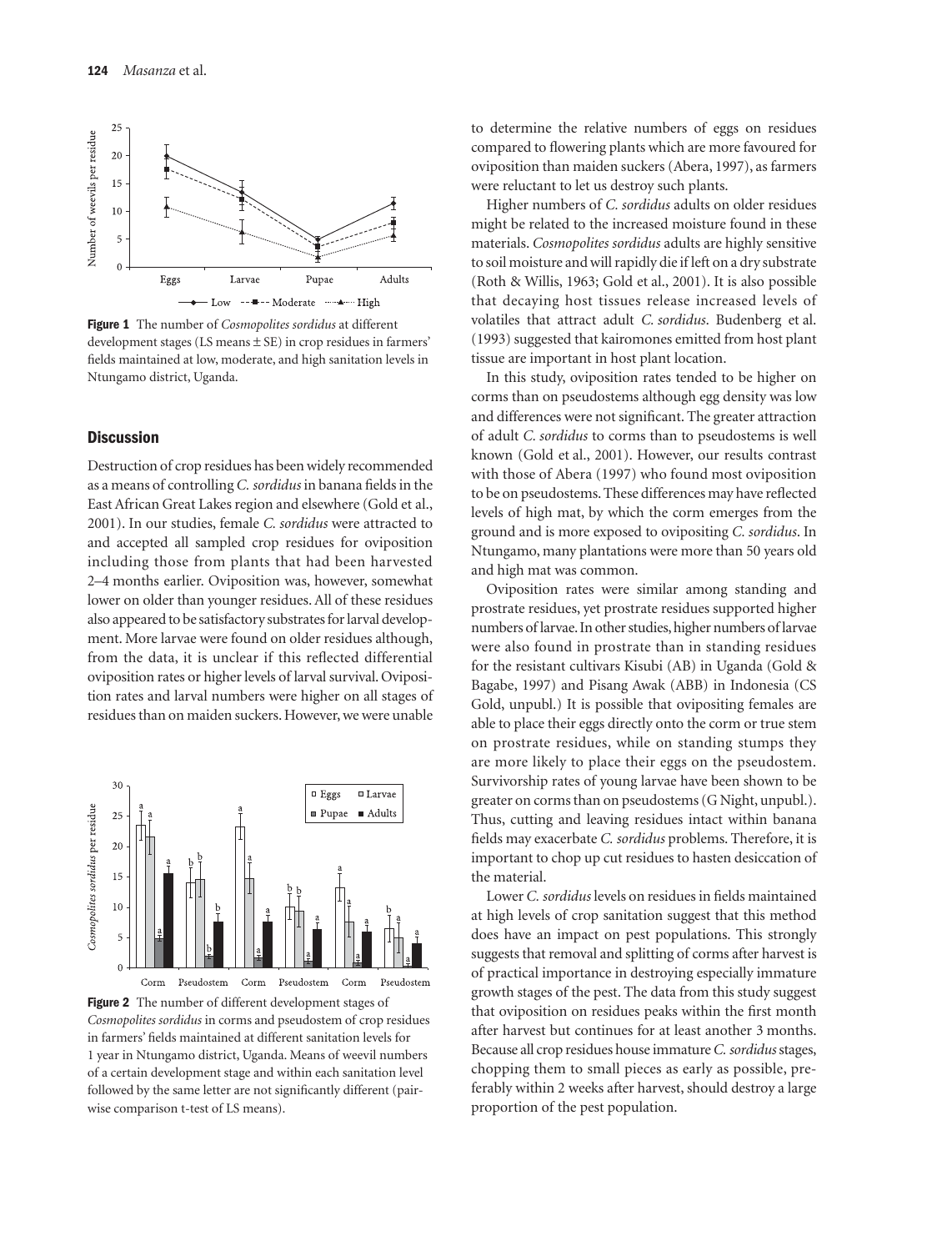

Figure 3 The number of *Cosmopolites sordidus* eggs, larvae, pupae, and adults by age of standing and prostrate crop residues of different ages (DAH: days after harvest) in farmers' fields maintained at low, moderate, and high sanitation levels for 1 year in Ntungamo district, Uganda. For each weevil development stage, means followed with the same letter are not significantly different (pairwise comparison *t*-test of LS means).

#### Acknowledgements

We thank David Mukasa, Isaac Serubiri, and John Bosco Sentongo for assisting in data collection. The Rockefeller Foundation provided financial support through the IITA fellowship. We are grateful to the farmers in Ntungamo for allowing us to conduct field studies on their farms.

#### References

- Abera AMK (1997) Oviposition Preferences and Timing of Attack by the Banana Weevil (*Cosmopolites sordidus* Germar) in east African highland banana (*Musa* spp.). MSc Thesis. Makerere University, Kampala, Uganda.
- Abera AMK, Gold CS & Kyamanywa S (1999) Timing and distribution of attack by the banana weevil (Coleoptera: Curculionidae) in East African highland banana (*Musa* spp.). Florida Entomologist 82: 631–641.
- Budenberg WJ, Ndieje IO, Karago WF & Hansson BS (1993) Behavioural and electrophysiological responses of the banana weevil (*Cosmopolites sordidus* Germar) to the host plant volatiles. Journal of Chemical Ecology 19: 267–277.
- Froggatt JL (1924) The banana weevil borer. IV. Queensland Agricultural Journal 21: 369–378.
- Ghesquiere MJ (1925) La maladie de bananier au Congo Belge. Bulletin Agriculture de Congo Belge. No. 3–4: 556–560.
- Gold CS & Bagabe MI (1997) Banana weevil, *Cosmopolites sordidus* Germar (Coleoptera: Curculionidae), infestations of cooking- and beer-bananas in adjacent plantations in Uganda. African Entomology 5: 103–108.
- Gold CS, Kagezi GH, Night G & Ragama PE (2004a) The effects of banana weevil, *Cosmopolites sordidus* (Germar), damage on highland banana growth, yield and stand duration in Uganda. Annals of Applied Biology 145: 263–269.
- Gold CS, Karamura EB, Kiggundu A, Bagamba F & Abera A (1999) Geographic shifts in the highland cooking banana (*Musa* spp., group AAA-EA) production in Uganda. International Journal of Sustainable Development and World Ecology 6: 45–59.
- Gold CS, Night G, Ragama PE, Kagezi GH, Tinzaara W & Abera AMK (2004b) Field distribution of banana weevil (*Cosmopolites sordidus* Germar) adults in cooking banana stands in Uganda. Insect Science and Its Application 24: 242–248.
- Gold CS, Pena JE & Karamura EB (2001) Biology and integrated pest management for the banana weevil, *Cosmopolites sordidus* (Germar) (Coleoptera: Curculionidae). Integrated Pest Management Reviews 6: 79–155.
- Masanza M (2003) Effect of Crop Sanitation on Banana Weevil (*Cosmopolites sordidus*) Populations and Associated Damage. PhD Thesis, Wageningen University, The Netherlands.
- Masanza M, Gold CS, van Huis A, Ragama PE & Okech SHO (2004) Effect of sanitation on banana weevil *Cosmopolites sordidus* (Germar) (Coleoptera: Curculionidae) population and crop damage in farmers' fields in Uganda. Crop Protection 24: 275–283.
- Mesquita ALM & Caldas RC (1986) Efeito da idade e da cultivar de bananeira sobre a biologia e preferencia do *Cosmopolites sordidus* (Germar, 1824) (Coleoptera: Curculionidae). Fruits 41: 245–249.
- Pianka ER (1970) On r- and K-selection. American Naturalist 104: 592–597.
- Roth L & Willis E (1963) The humidity behaviour of *Cosmopolites sordidus* Germar (Coleoptera: Curculionidae). Annals of the Entomological Society of America 56: 41–42.
- Rukazambuga NDTM (1996) The effects of banana Weevil (*Cosmopolites sordidus* Germar) on the growth and productivity of bananas (*Musa* AAA-EA) and the influence of host vigour on attack. PhD Thesis, University of Reading, UK.
- Rukazambuga NTM, Gold CS & Gowen SR (1998) Yield loss in East African highland banana (*Musa* spp., AAA-EA group) caused by the banana weevil, *Cosmopolites sordidus* Germar. Crop Protection 7: 581–589.
- SAS Institute (1997) SAS/STAT Users' Guide, Version 6, 4th edn. SAS Inc., Cary, NC, USA.
- Sebasigari K & Stover RH (1988) Banana Diseases and Pests in East Africa: Report of a Survey in November 1987. INIBAP, Montpellier, France.
- Seshu Reddy KV, Prasad JS & Sikora RA (1998) Biointensive